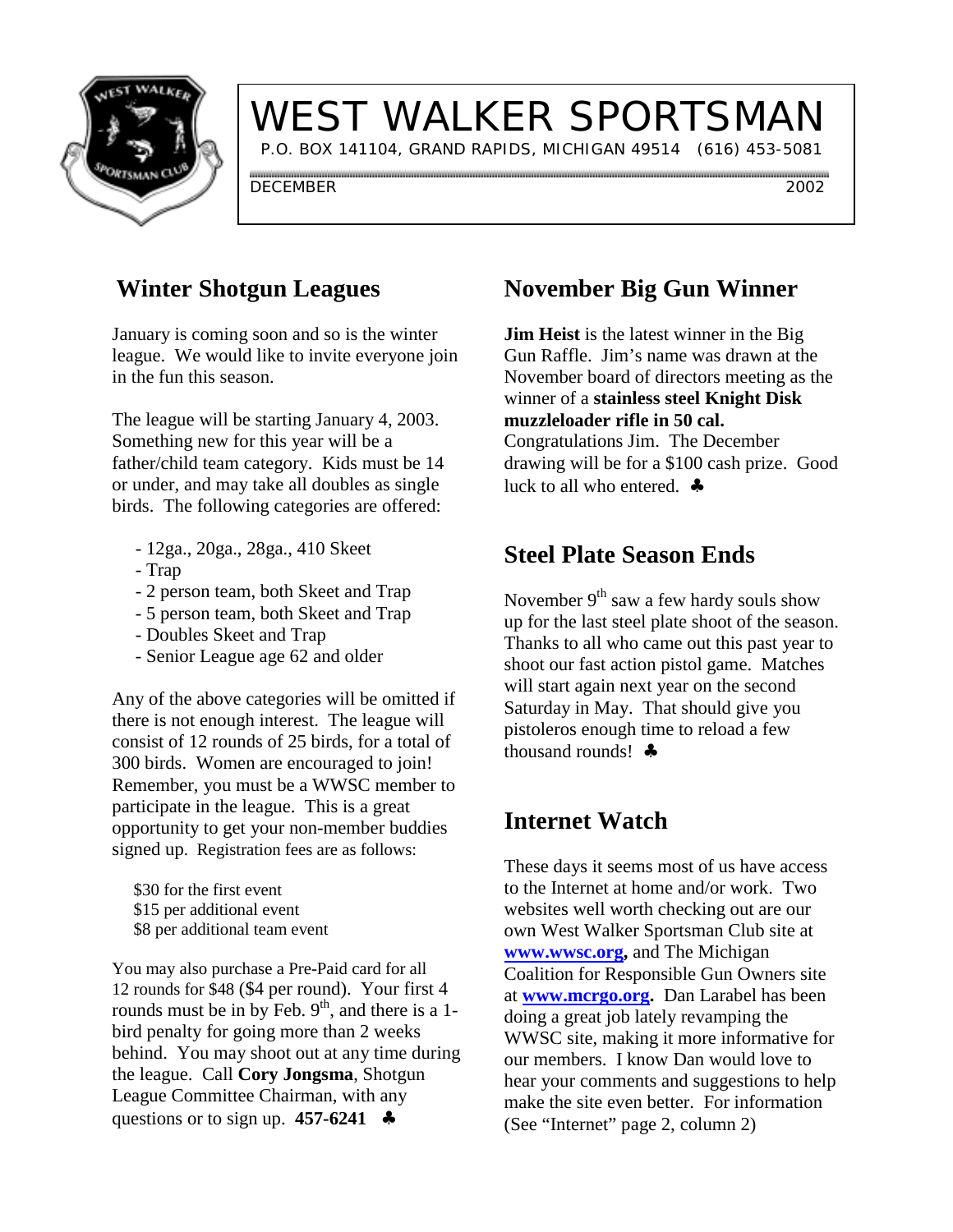#### **Gun Safes . . . Conclusion**

This is part 2 of Tom Ziemer's article on purchasing a gun safe. As you recall, Tom is the proprietor of Hoogerhyde Safe & Lock. In this installment, we hear Tom's views on where to purchase your safe.

In "Part 1", we discussed physical features and other considerations when deciding which safe to buy. In addition to "what" to buy, many of these relate directly to "where" to buy the unit. If you are only interested in one specific brand, your choice of locations will be limited. I would recommend having an open mind about the brand, but be more concerned about the features and security offered on various models. Buy from a source that sells safes with hard plate steel, relock devices, and Group 2 locks.

Variety is a wonderful thing! Many places will offer a choice of green, green, or green, much like in the early days of Ford Motors, "any color as long as it's black". The same applies to size, and size does matter. If a store only offers one size, will you be happy with it? If you prefer a door with external hinges that swings open 180 degrees, don't settle for internal hinges if that's all the store offers. If the store does not stock what you want, will they order it? You will probably have this gun safe until you die, so make sure you get exactly what you want.

Consider the sales people. Are they knowledgeable? Can they answer your questions? Do you trust them? Will they and the store be available after the sale for help? Can they repair what they sell? The folks behind the sale should be a major consideration.

If the store can't deliver your safe, do you have the equipment to move it? Many who chose to move a safe themselves cause damage to the safe, or to doorways or floors in their home. Some end up with a gun safe in the living room because they can't get it (continued on page 4)

#### **. . . . Internet (cont. from p.1)**

on the latest legal issues affecting gun owners in our state, the Michigan Coalition for Responsible Gun Owners website is an invaluable resource. Check out these two sites as you browse the web. ♣

#### **Classes**

As reported in last month's newsletter, Barry Anderson, NRA certified training counselor and instructor, is offering a **basic pistol class for women**. Barry has had some responses since last month but would like to add a few more students before forming a class. This is for first time lady pistol shooters with little or no handgun experience.

There has also been quite a lot of interest expressed in having WWSC offer a **CCW class** to fulfill the requirement for obtaining a concealed carry permit. Barry would like to hear from anyone interested in this type of class also. There are no firm dates as yet, but we would like to hear from you if you have a need for such a class so that we can plan accordingly.

You can contact Barry Anderson at:

 P.O. Box 141362 Grand Rapids, MI 49514 or Barry45ACP@aol.com ♣

#### **YOUR BUSINESS CARD HERE**

**WANT TO REACH 1200 SPORTSMEN EVERY MONTH?**

**CALL Dave Krysiak 997-7029**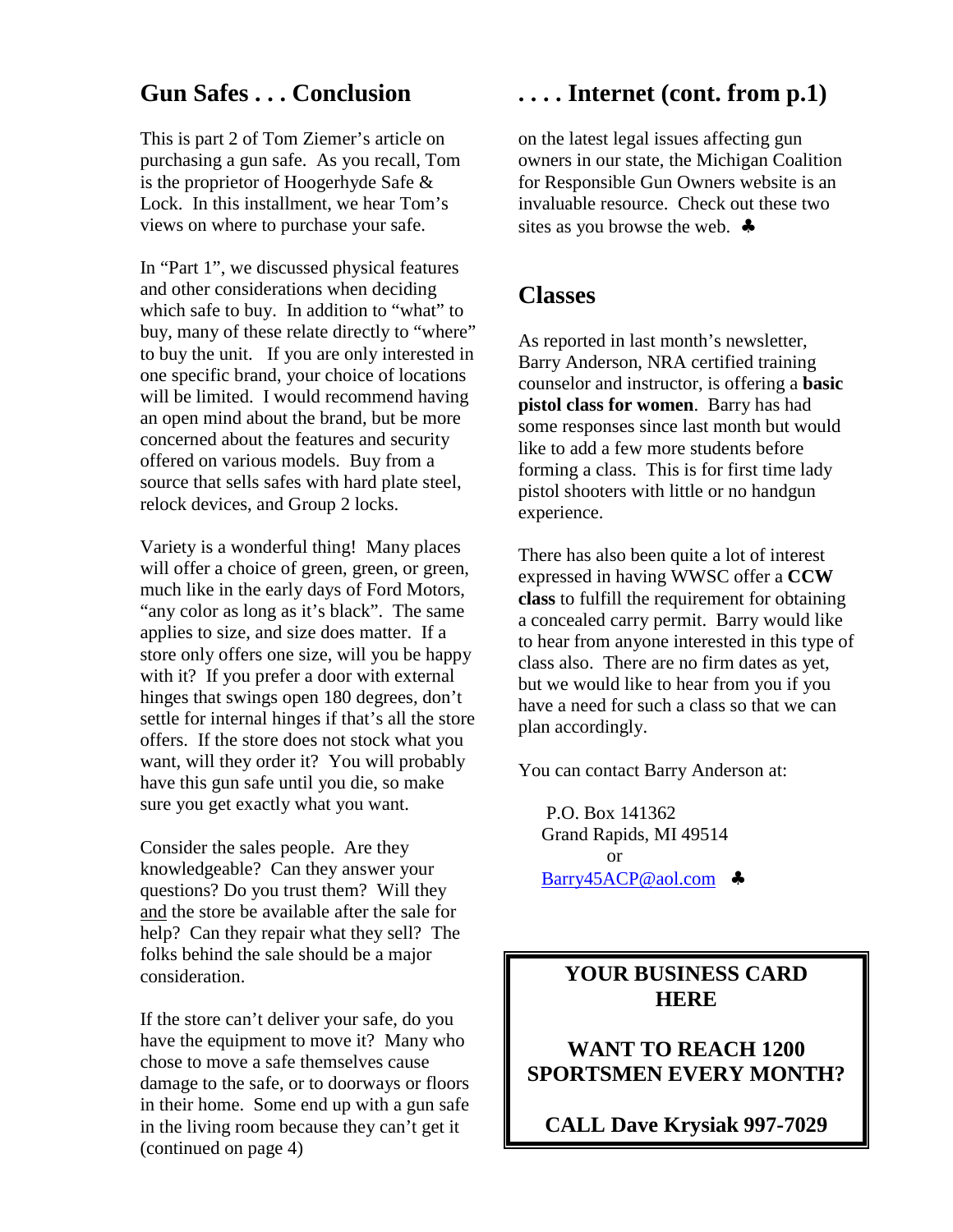# **December**

| Sun          | Mon            | Tue                     | Wed                     | Thu                   | Fri  | Sat            |
|--------------|----------------|-------------------------|-------------------------|-----------------------|------|----------------|
| $\mathbf{1}$ | $\overline{2}$ | $\overline{\mathbf{3}}$ | $\overline{\mathbf{4}}$ | 5                     | 6    | $\overline{7}$ |
| Trap & Skeet | Deer Check     |                         | Trap & Skeet            | Deer Check            |      | Trap & Skeet   |
| 10 to 2      | $10$ to $3$    |                         | 9 to 12 AM              | 10 to 3               |      | 10 to 3        |
|              |                |                         | 6 to 10 PM              |                       |      |                |
| 8            | 9              | 10                      | 11                      | 12                    | 13   | 14             |
| Trap & Skeet | Deer Check     |                         | Trap & Skeet            | Deer Check            |      | Trap & Skeet   |
| 10 to 2      | $10$ to $3$    |                         | 9 to 12 AM              | $10$ to $3$           |      | 10 to 3        |
|              |                |                         | 6 to 10 PM              | Charter<br>Meeting    |      |                |
| 15           | 16             | 17                      | 18                      | 19                    | 20   | 21             |
| Trap & Skeet | Deer Check     |                         | Trap & Skeet            | Deer Check            |      | Trap & Skeet   |
| $10$ to $2$  | $10$ to $3$    |                         | 9 to 12 AM              | $10$ to $3$           |      | 10 to 3        |
|              |                |                         | 6 to 10 PM              | No Charter<br>Meeting |      |                |
| 22           | 23             | 24                      | 25                      | 26                    | 27   | 28             |
| Trap & Skeet | Deer Check     |                         |                         | Deer Check            |      | Trap & Skeet   |
| 10 to 2      | $10$ to $3$    |                         | <b>Christmas</b><br>Day | $10$ to $3$           |      | $10$ to $3$    |
|              |                |                         |                         |                       |      |                |
| 29           | 30             | 31                      |                         |                       |      |                |
| Trap & Skeet | Deer Check     |                         |                         |                       |      |                |
| 10 to 2      |                | <b>New</b><br>Year's    |                         |                       |      |                |
|              | 10 to 3        | <b>Eve</b>              |                         |                       |      |                |
|              |                |                         |                         |                       |      |                |
|              |                |                         |                         |                       |      |                |
|              |                |                         |                         |                       |      |                |
|              |                |                         |                         |                       |      |                |
|              |                |                         |                         |                       | 2002 |                |